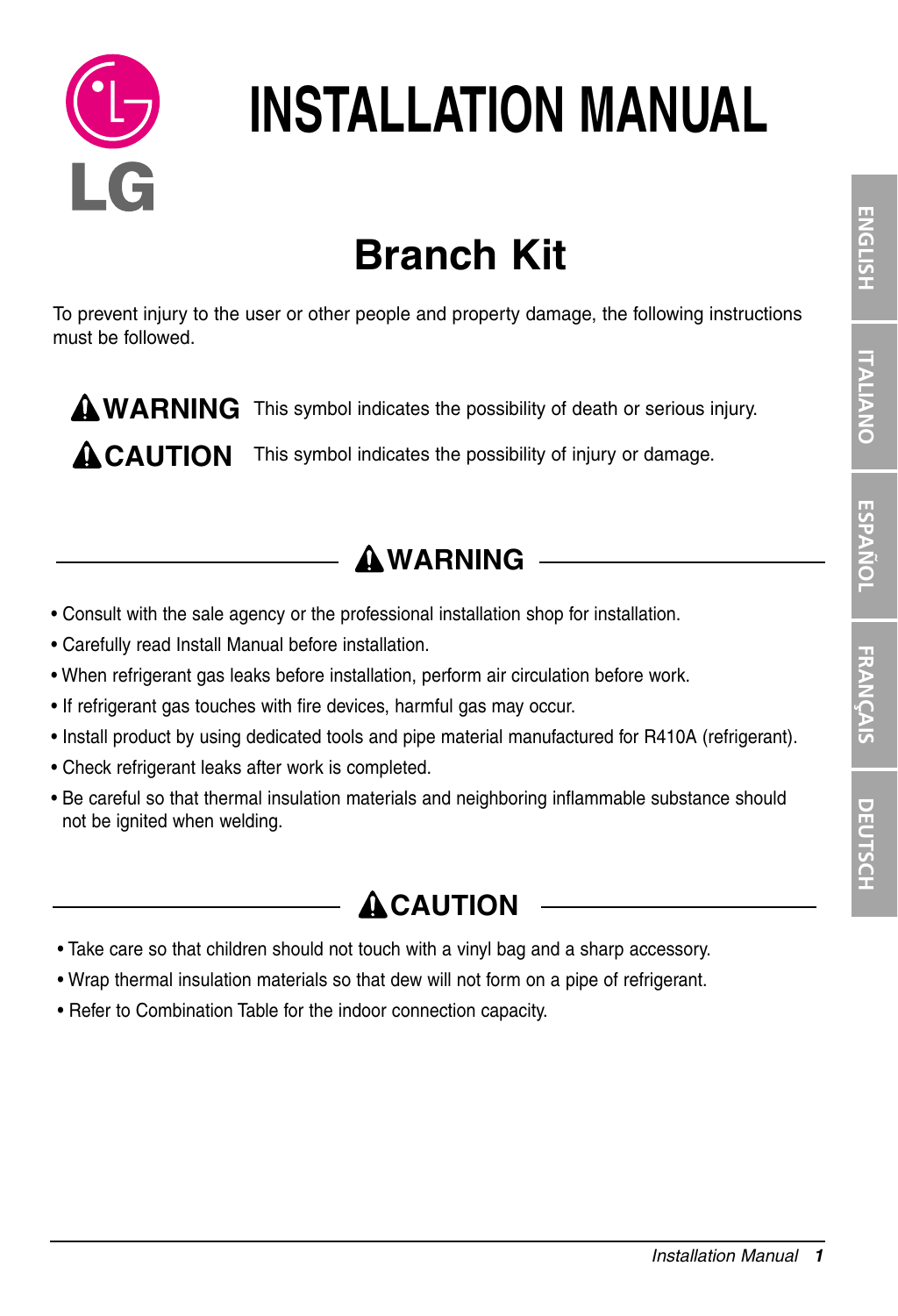#### **1. Type of branch pipe**

Separately use a branch pipe depending on indoor capacity for installation.

Unbalance type of branch pipe must be connected depending on large capacity or small capacity.

| Indoor Classification | Model Name            | Capacity Ratio(%)    | Remark         |
|-----------------------|-----------------------|----------------------|----------------|
| 2 UNIT                | PMUB11A               | 50:50(1:1)           |                |
|                       | PMUB <sub>23</sub> A  | 40:60(2:3)           | Unbalance type |
| 3 UNIT                | PMUB <sub>122</sub> A | 20:40:40 (1:2:2)     | Unbalance type |
|                       | PMUB112A              | 25:25:50 (1:1:2)     | Unbalance type |
|                       | PMUB111A              | 33:33:33(1:1:1)      |                |
| 4 UNIT                | PMUB1111A             | 25:25:25:25(1:1:1:1) |                |

#### **2. Accessory for Installation**

| 1 Manual                      | 2 Gas pipe               | 3 Liquid pipe   | 4 Insulation (Gas pipe) | 5 Insulation(Liquid pipe) |
|-------------------------------|--------------------------|-----------------|-------------------------|---------------------------|
|                               | ⇘<br>∾<br>Ø)             |                 |                         |                           |
| $\bigotimes$ the contractions | $\bigcap_{n=1}^{\infty}$ | $Q_1 Q_2$ $Q_3$ |                         |                           |



• Procure other parts than those specified in this manual in the scene

• No.  $\circledast$  parts are used for connection of 48/60k indoor unit.

#### **3. SPEC for branch pipe connection part**



|   | a)           | டு          |
|---|--------------|-------------|
|   | Ø19.05(3/4)  | $Q$ 25.4(1) |
| ® | O(9.52(3/8)) | Ø12.7(1/2)  |
|   | Ø12.7(1/2)   | Ø15.88(5/8) |
| O | Ø6.35(1/4)   | Q9.52(3/8)  |
| D | O(9.52(3/8)) | Ø12.7(1/2)  |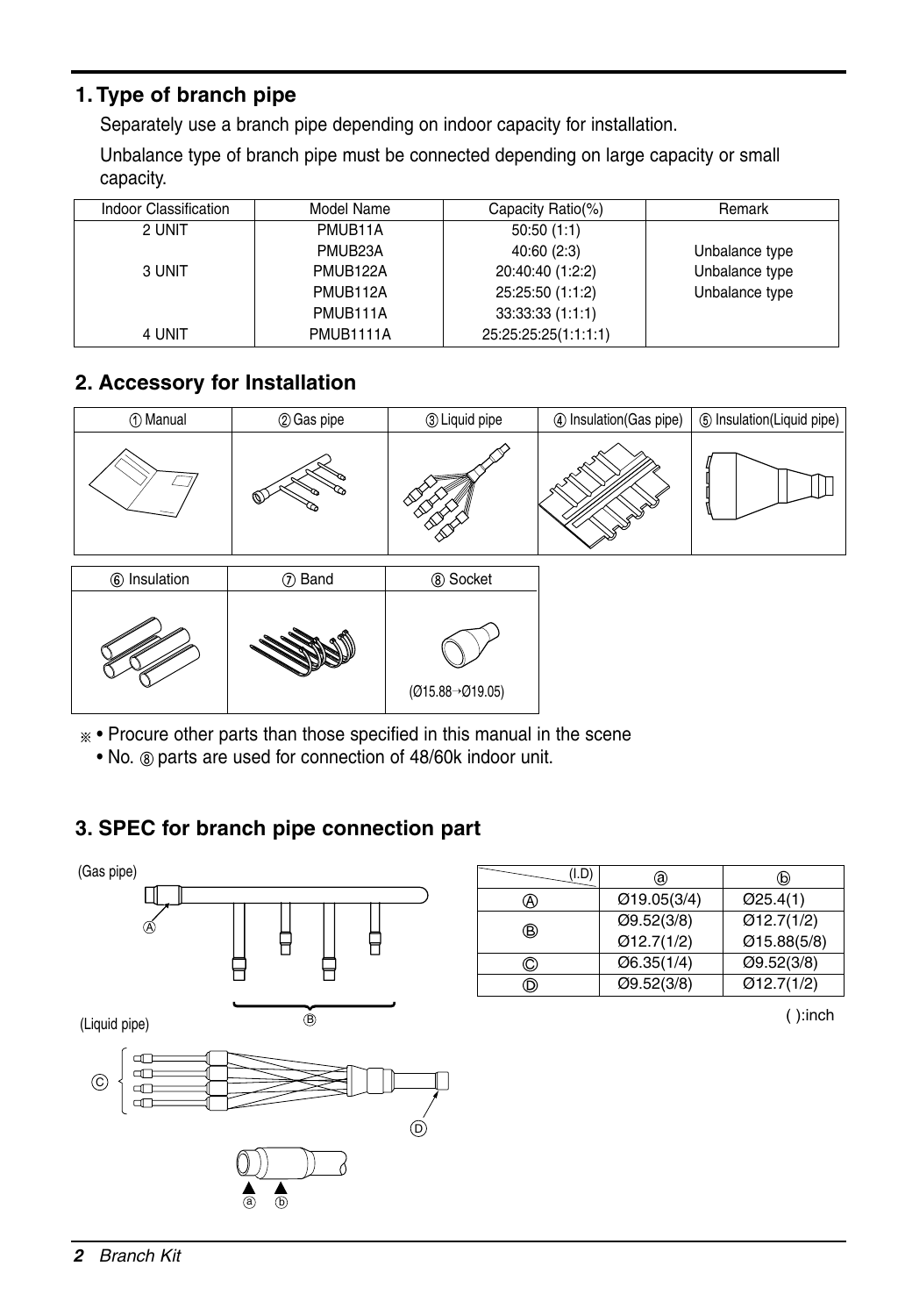## **ENGLISH ENGLISH**

#### **4 . Pipe length and difference between high and low**

Install the branch pipe so that pipe length and difference between high and low will not exceed below SPEC.



- When installing the branch pipe, direction and angle of installation is not limited.
- Take care so that burrs and foreign material may not enter into the cutting surface when connecting.
- Connect a gas pipe of Ø19.05 by using the socket in the indoor unit and connect remaining those by cutting or direct insertion to the diameter of pipe.
- Don't use the liquid pipe (3) by too bending or twisting.

#### **5 .Thermal insulation work**

• Securely wrap the refrigerant and the branch pipe by using thermal insulation materials provided.

When using thermal insulation materials released, use withstand heat insulation materials

(thickness of more than 15mm).

• Securely adhere thermal insulation materials  $\Phi$  (5) wrapping the branch pipe so that they do not widen.

After wrapping them with auxiliary materials  $(6)$ , bound them with a band  $(7)$ .

• Finish the work by wrapping with a vinyl tape after the insulation material work.